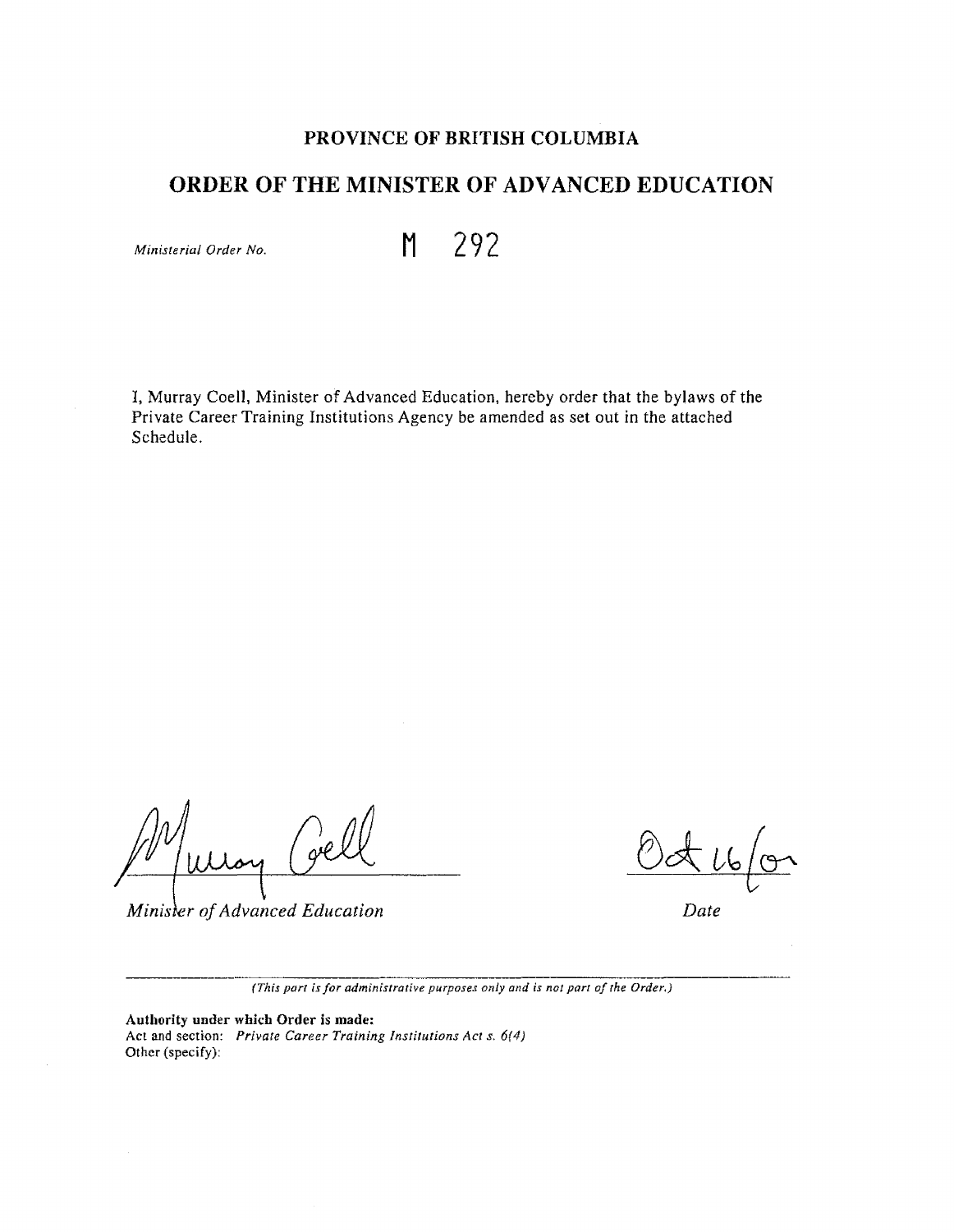#### SCHEDULE

I. that the Board amend Bylaw Part III.C 2 by adding the following as subsection (b. I):

 $\mathcal{A}^{\mathcal{A}}$ 

(b. l) potential nominees to the Private Career Training Institutions Agency Board who represent accredited institutions designated by StudentAid BC, can only be considered by the Nominating Committee if those institutions which they represent have student loan default rates below the benchmark established by StudentAid BC.

2. that the Board amend Bylaw Part III.C 2 (a) by inserting the following as the second sentence of paragraph (a):

In considering nominees, the Nominating Committee will ensure that the collective mix of skills and experience supports the Board's ability to govern the Agency to meet government, consumer, and industry needs.

- 3. that the Board amend Bylaw Part III.C 2 (a) by replacing the first bullet with the following:
- A candidate's overall competence, his or her knowledge and experience in the industry, as well as the skills and the value he or she could bring to the business of the Agency, including his or her financial expertise, legal expertise, marketing expertise, partnership development experience or previous board experience.

4. that the Board amend Bylaw.Part III.C 2 (a) by repealing and replacing the third bullet with the following:

• The mix of institutions as regards a mix of registered and accredited institutions, and as regards size of institution and type of programming.

5. that the Board amend Bylaw Part III by adding the following:

H. Annual Report

l. Within ninety (90) calendar days of the end of the fiscal year of the Agency, the Board must submit to the Minister, and post on the Agency website, an Annual Report which provides information related to the business of the Agency during that year.

I. Strategic Plan

l. Within ninety (90) calendar days of the end of the fiscal year of the Agency, the Board must submit to the Minister, and post on the Agency website, a Strategic Plan.

6. that the Board amend Bylaw Part IV.A so as to add as paragraph 1.1 the following:

1.1 The Agency will provide to each applicant for registration an information package which will include written notice that a list of registered institutions seeking accreditation will be posted and maintained on the Agency's website and that notice of all suspensions or cancellations of the registration or accreditation of the institutions, including notice or any outstanding applications for reconsideration or appeal, will be published on the Agency's website for a period of five years following such suspension or cancellation.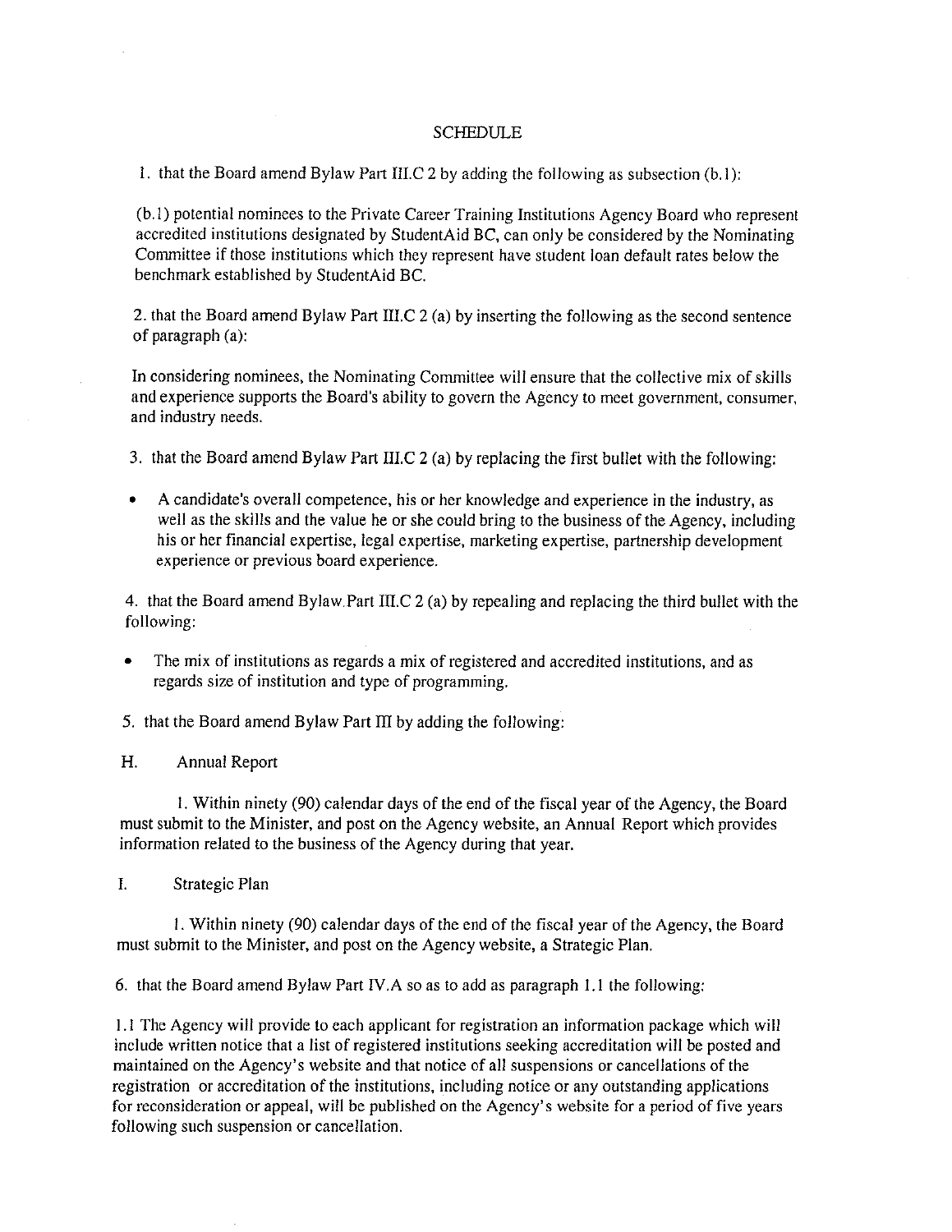7. that the Board repeal and replace Bylaw Part IV.E with the following:

### **E. Publication of snspensions and cancellations**

If the Registrar suspends or cancels the registration of a registered institution under section 8 of the Act, the following information shall be published on the Agency's website for a period of five years following such suspension or cancellation:

I. the name of the institution whose registration has been suspended or cancelled;

2. the date of the suspension or cancellation;

3. the reason or reasons for the suspension or cancellation;

4. in the case of suspension, any conditions attached to the suspension, the period of suspension and the date of any reinstatement;

5. whether there is any outstanding application for reconsideration or appeal of the suspension or cancellation.

If the reason for the suspension or cancellation is, in whole or in part, for any non-compliance with the Act that could directly and negatively impact on students, then the entry for that suspension or cancellation shall be highlighted in bold print and the reasons for the suspension or cancellation shall be given with sufficient particularity so as to clearly identify the potential for negative impact on students. Non-compliance with the Act that could directly and negatively impact on students includes, but is not limited to, failing to contribute to the Student Training Completion Fund, engaging in false or misleading advertising and not meeting contractual obligations in student enrolment contracts.

8. that the Board amend Bylaw Part V.A so as to add the following as a second paragraph:

The Agency will publish and maintain on the Agency's website a list of registered institutions which are seeking accreditation.

9. that the Board amend Bylaw Part V.B so as to add, as a second paragraph, the following

The Agency will obtain from each prospective participant on an accreditation team a consent to the inclusion of his or her name and affiliations on a list of participants on accreditation teams to be published on the Agency website and in the Agency's Annual Reports. Subject to those consents, the Agency will publish and maintain on the Agency's website a list of the names and affiliations of individuals who have participated on accreditation teams.

10. that the Board repeal and replace the first sentence of the third paragraph of Bylaw Part V.B with the following:

An accreditation team will be appointed to visit an accredited institution and conduct a rigorous evaluation at least once in each five-year period.

11. that the Board repeal and replace Bylaw Part V.D 2 (a)(viii) with the following:

(vii) Full and part-time placement rates in training-related jobs for each program offering, as at six months after graduation.

12. that the Board amend Bylaw Part V.D so as to add as paragraph 3 the following: